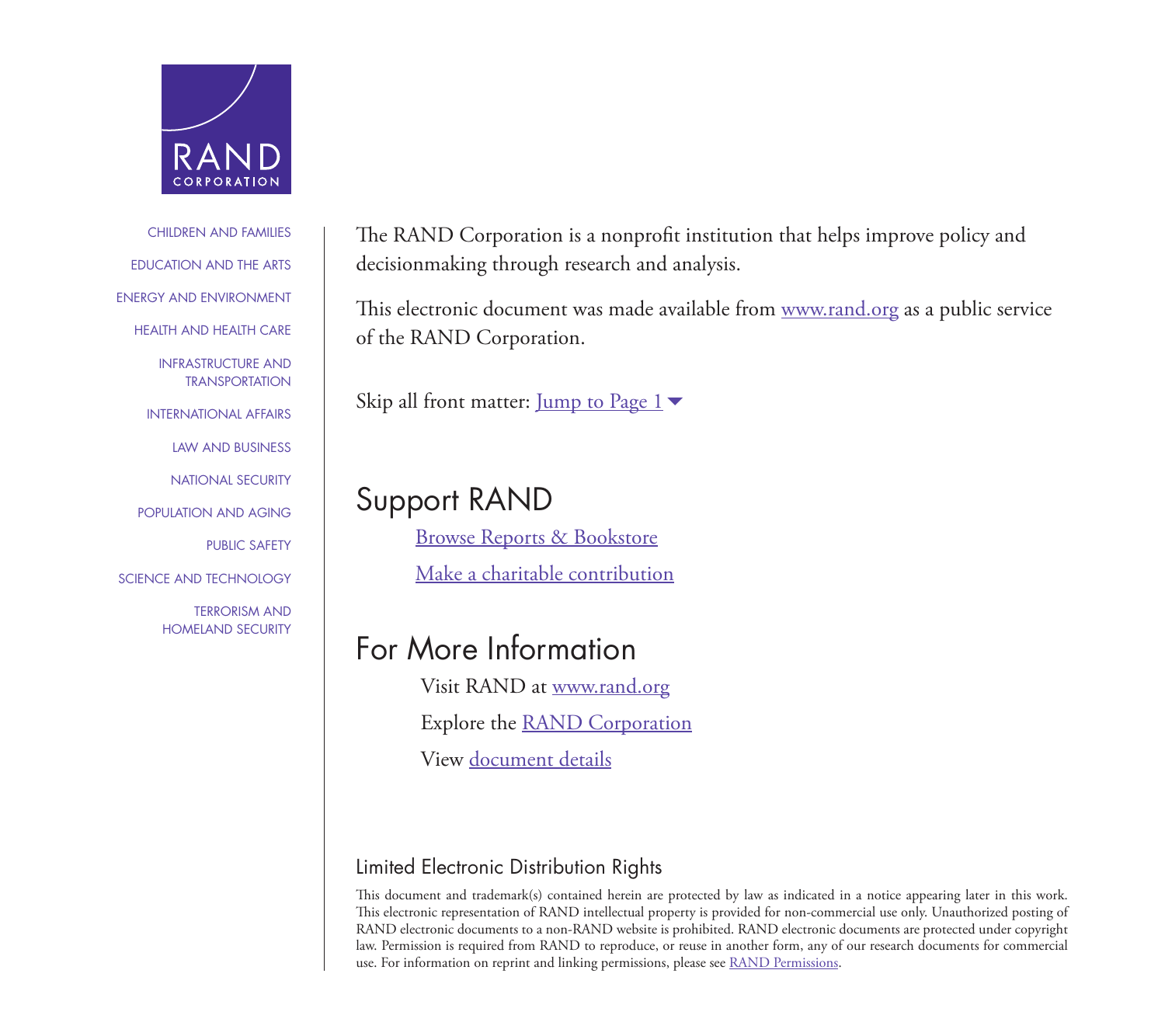RAND perspectives (PEs) present informed perspective on a timely topic that address the challenges facing the public and private sectors. All RAND perspectives undergo rigorous peer review to ensure high standards for research quality and objectivity.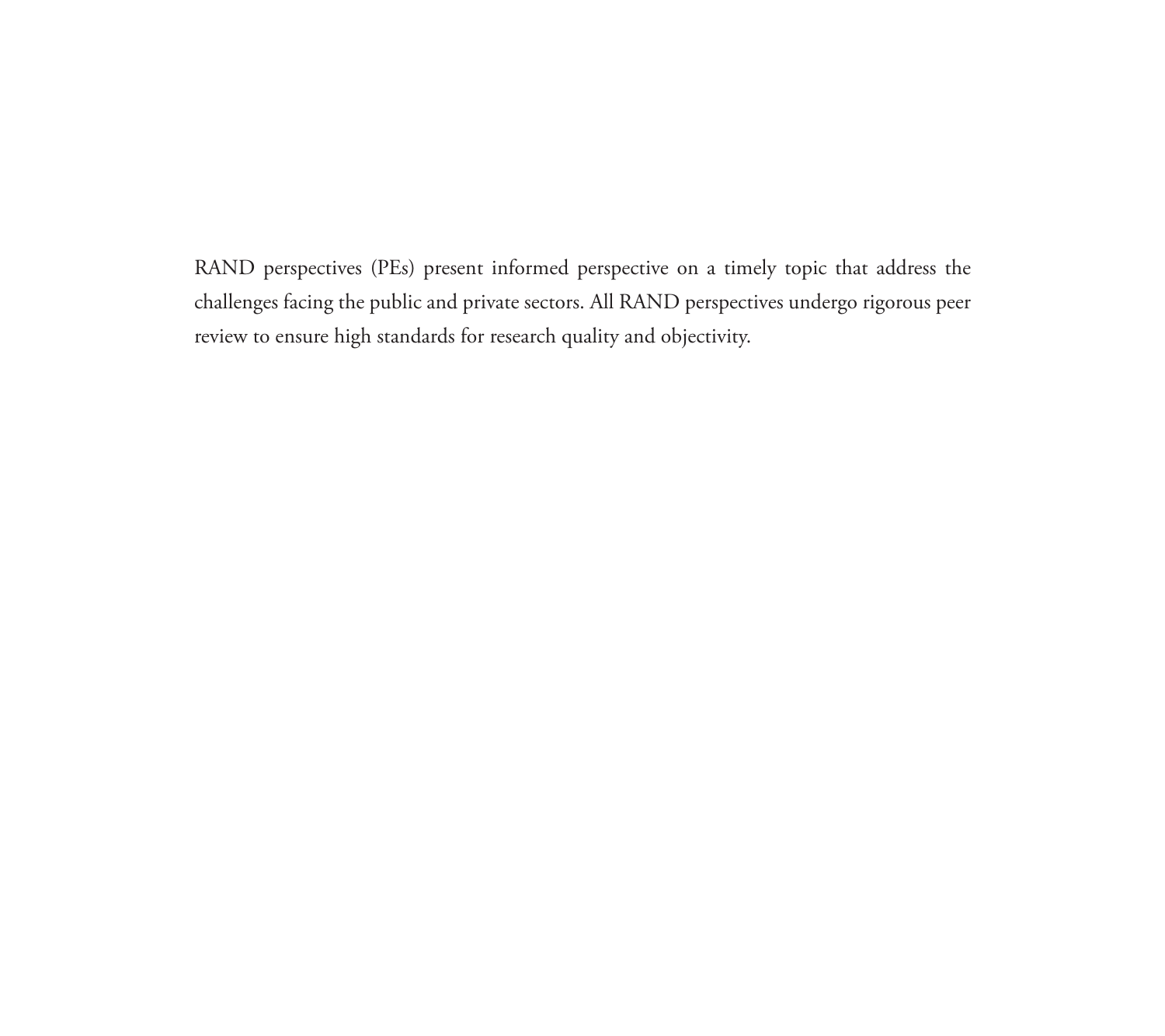<span id="page-2-0"></span>

# *Perspective*

Expert insights on a timely policy issue

# Brothers Killing Brothers

## **The Current Infighting Will Test al Qaeda's Brand**

*Brian Michael Jenkins*

Terrorists often resolve internal disputes the old-fashioned way: They kill each other.

This was demonstrated on February 22, 2014, when members of the Islamic State of Iraq and the Levant (ISIL) are believed to have carried out the suicide attack that killed Abu Khaled al-Suri, a founding member and leader of Ahrar al-Sham, a rival coalition of Islamist rebel groups in Syria. ISIL denied responsibility in a formal press release, and factional killings are not uncommon among Syria's rebels, but ISIL had already acquired a reputation for killing its rivals. (In November 2013, ISIL apologized for beheading another al-Sham leader, claiming that it mistakenly thought he was a Shiite militiaman, and it has publicly announced executing rival commanders since then.)

Until recently, ISIL was al Qaeda's affiliate in Iraq, but when the group asserted its authority over Jabhat al-Nusra (JN), another al Qaeda affiliate fighting in Syria, JN's leader objected. Ayman al-Zawahiri, al Qaeda's leader, sided with JN and instructed ISIL to back off. At the same time, Zawahiri dispatched al-Suri to resolve the dispute between the two groups.

Al-Suri had credentials and credibility in the jihadist universe. A comrade-in-arms of Osama bin Laden, al-Suri had fought in both Afghanistan and Iraq. Trusted by Zawahiri, he was presumed to also wield considerable influence among ISIL's fighters. The dispute was to be settled by litigation, and al-Suri was empowered by Zawahiri to set up a Sharia justice court to rule on the matter. None of this impressed ISIL's leader, Abu Bakr al-Baghdadi, who declared that he answered only to God, not Zawahiri. Not surprisingly, then, ISIL's opponents blamed Baghdadi's group for the killing of Zawahiri's messenger.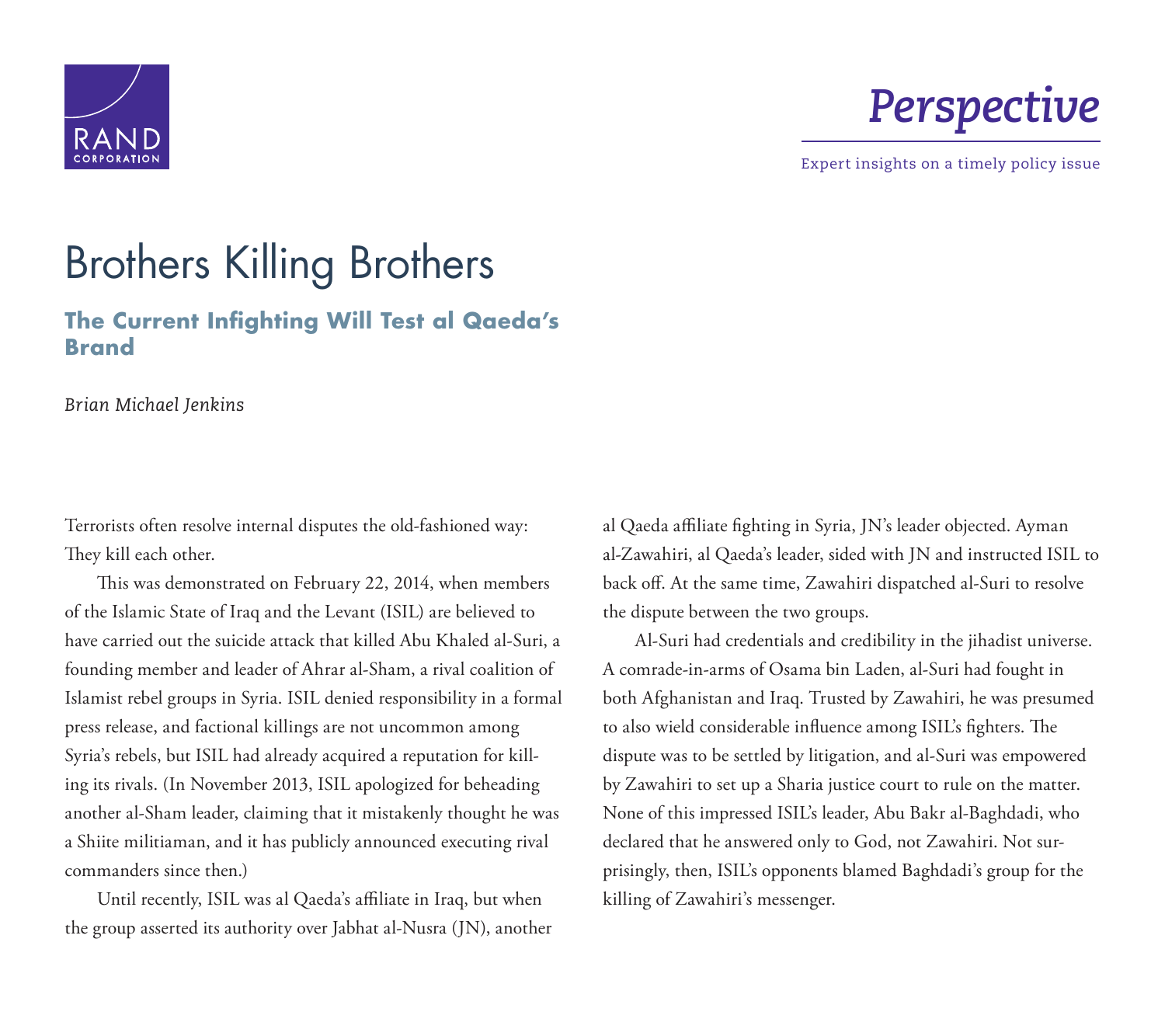## **Al Qaeda's Expulsion of Its Affiliate in Iraq**

Faced with this open defiance, Zawahiri took the unprecedented step of publicly expelling ISIL, suspending its franchise, and stripping it of its claim to be part of al Qaeda's global enterprise. The split will test the value of al Qaeda's brand.

Quarrels have become commonplace within al Qaeda—both between the core organization and its affiliates around the region and within the affiliates themselves. Although al Qaeda's leaders have quarreled in the past over strategy, tactics, and targets, an open break like this is unprecedented and creates real risks for both ISIL's and al Qaeda's leadership. What happens next?

The rebellious ISIL is not likely to back down. And now that al Qaeda's supreme leader has declared ISIL a renegade, he cannot allow it to succeed in creating a rival center of power. That sets up a showdown that could turn an internal dispute into a schism that cleaves across the jihadist universe.

## **A Challenge for Al Qaeda, an Opportunity for the United States**

ISIL's disobedience suggests that al Qaeda's recent expansion, opening more jihadist fronts, may have weakened its central control while increasing its exposure to centrifugal forces and internal fissures. In addition, the organization's dysfunction could create new intelligence and propaganda opportunities for the United States. The internal purges and personal dangers resulting from the infighting could prompt defections and betrayals. And instead of defending Islam against perceived infidel aggression, new volunteers to al Qaeda now face the prospect of killing or being killed by rival jihadists, a less-attractive proposition.

# *[The current dispute in al Qaeda] sets up a showdown that could turn an internal dispute into a schism that cleaves across the jihadist universe.*

A number of issues divided ISIL from its allies in Syria. ISIL's brutal tactics against Muslim civilians risked alienating the entire rebellion's local support and discouraged international backing. However, this should not be overstated. It is not clear how much popular support Syria's rebels actually have, and as for imperiling the rebellion's finances, while ISIL's deliberate savagery turned off fastidious Western governments, the jihadists' private bankrollers in the region appear to be less squeamish.<sup>1</sup>

And it certainly does not mean that JN, al Qaeda's chosen banner-carrier in Syria, or the other Salafist groups fighting there practice a kinder, gentler mode of warfare. Clearly, some of the worry about killing innocents is anti-ISIL propaganda, although JN and the other Sunni Islamists in Syria may indeed want to avoid the kind of brutality that alienated Sunnis from al Qaeda's predecessor in Iraq while ISIL continued its campaign of unlimited violence. ISIL itself claims that it has learned the lesson of Iraq's Anbar Awakening, when the barbarity of al Qaeda's local affiliate caused the population to turn against it. ISIL's foes could also exploit a nationalist theme—JN and the other groups are seen as being mostly Syrian, while ISIL reportedly has a greater number of foreign commanders and fighters.

Perhaps a bigger factor fueling the conflict among Syria's Islamists has been the growing strength and predominance of ISIL.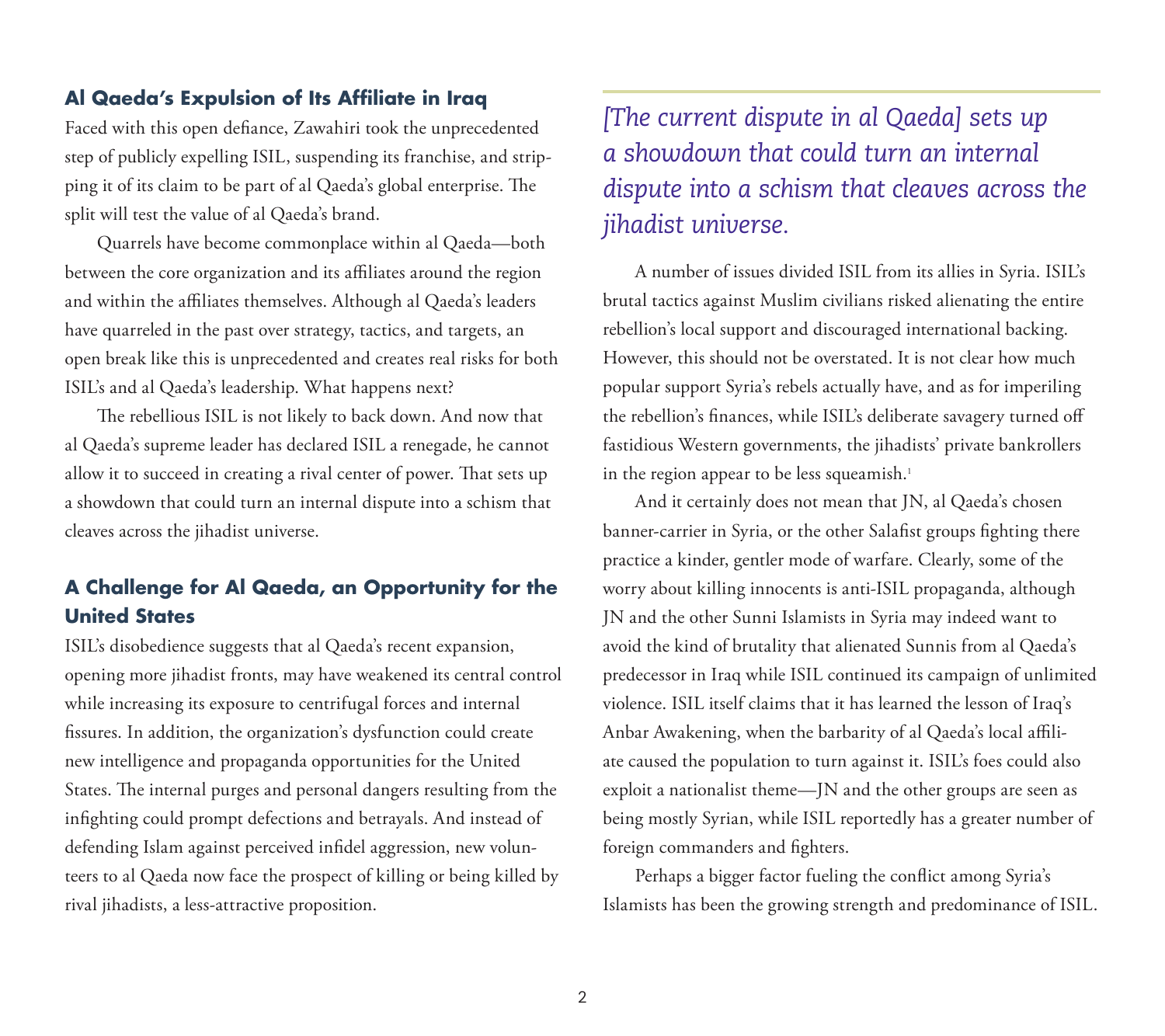ISIL posed a threat to al Qaeda's distant leaders in Pakistan, but that is an internal al Qaeda problem, which Syria's rebels have little interest in solving. More seriously, ISIL's rapid growth threatened the other rebel groups who became increasingly concerned that it would come to dominate the rebellion while following its own agenda.

#### **Accusations and Open War**

Occasional skirmishes between fighters of the Islamic Coalition, an assemblage of Syrian Islamist rebel groups, and ISIL units escalated in January 2014 after JN announced that it would join forces with other groups fighting ISIL. The anti-ISIL rebels justified their assault on ISIL, declaring that the people of Syria could no longer tolerate being abused by foreign fighters, by which they meant ISIL's Iraqis and other foreigners. ISIL responded by calling on its fighters to crush the other rebel groups. To underscore the point, ISIL's men promptly began executing captured rebel fighters. The next day, ISIL's opponents struck back, seizing ISIL's headquarters in Aleppo. In retaliation, ISIL assassinated the commanders of two rival groups. Syria's rebels had started their civil war.

Zawahiri signaled his support for the anti-ISIL forces in early February, when he publicly stripped ISIL of its al Qaeda affiliation. Then, on February 26, JN issued an ultimatum to ISIL, giving it five days to accept mediation to end the fighting or be expelled from the region, warning, "By God, if you reject God's judgment again, and do not stop your arrogant overlording over the Muslim nation, then [we] will be forced to launch an assault against this aggressive, ignorant ideology and will expel it, even from Iraq." (The inclusion of this last phrase raises suspicions that al Qaeda's

# *Perhaps a bigger factor fueling the conflict among Syria's Islamists has been the growing strength and predominance of ISIL.*

central leadership may now be working with JN to lay the groundwork for JN to eventually replace ISIL in Iraq.)

ISIL answered that it would not rule out arbitration, but it complained that JN's leaders tried to defeat it "when they saw it was becoming more powerful." It accused JN of mounting a military and propaganda campaign aimed at harming the image of ISIL and turning the people against it.

By March, according to some sources, as many as 3,000 had been killed in the fighting, but information on the ground is thin, and it is hard to say exactly what is going on.2 ISIL was forced to abandon (or it strategically retreated from) some of its positions in Northern Syria to consolidate its strongholds in the eastern part of the country. It is not clear whether ISIL's withdrawal was forced or the group simply wanted to avoid an all-out war with other Islamists. In January, ISIL had warned that if its rivals did not lift their siege of its forces, it would withdraw from Aleppo, a move that would lead to the reoccupation of the city by Syrian government forces.3 Meanwhile, Syrian government forces have taken advantage of the rebels' disarray, driving them from a number of key towns.

The expulsion of ISIL means that al Qaeda now has no affiliate in Iraq, turning what once was the vanguard of its global jihad and for a while the principal recruiting attraction for young fighters drawn to bin Laden's ideology into a costly internal struggle. Al Qaeda faces a rival jihadist upstart in the heart of the Arab world.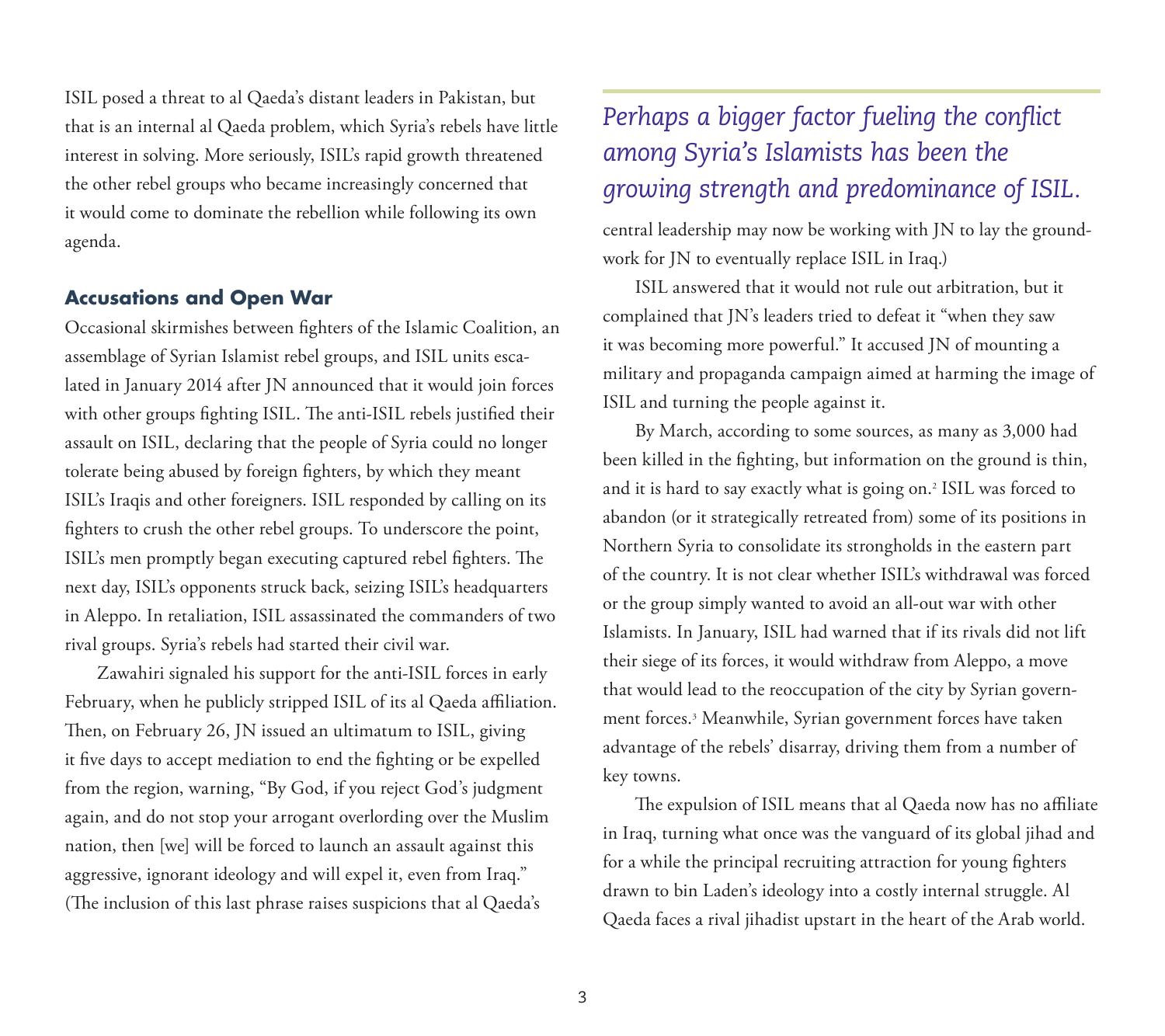# *Zawahiri may have feared that if he did not move against ISIL, it would grow to become a rival center of power and eventually dominate the global jihad.*

To take the extraordinary step of expelling it, Zawahiri, a strategist, had to calculate that the benefits of separation and the danger of the potential confusion it might cause outweighed the risks of continued association. Zawahiri's statement blamed ISIL for causing the catastrophe in Syria. Al Qaeda's central leaders may also have feared that ISIL's insubordination and unchecked growth would create a greater threat to its authority in the future than the risks resulting from an open break.

Remote leadership by an already weak central command requires making the right guesses—al Qaeda central cannot impose its authority but must align itself with the realities in the field. Stripping ISIL of its al Qaeda credentials could have been a miscalculation. Zawahiri, perhaps misled by JN's own assessments, may not have an accurate appreciation of the relative strengths of the forces in Syria. If ISIL turns out to be the stronger movement, al Qaeda's command over the global movement would be seriously weakened. But Zawahiri may have feared that if he did not move against ISIL, it would grow to become a rival center of power and eventually dominate the global jihad.

What are Zawahiri's options now? Al Qaeda's central command initially may have thought that expulsion would suffice to force ISIL's prodigal leader to mend his ways and accept mediation. Zawahiri's statement left room for discussions leading to some sort of reunion. Whether Zawahiri genuinely sought reconciliation is

not clear, but ISIL's assassination of al-Suri and the escalation of fighting among Syria's jihadists ended the possibility.

JN and the Islamic Coalition could pound ISIL into insignificance or push it back into Iraq, where ISIL is also trying to hold on to Fallujah and other territory it continues to control. That could turn out to be a long and bloody contest among the rebels, and Syrian government forces would be the ultimate beneficiary. Facing universal condemnation from respected jihadist clerics, declining financial support, and defections from his forces, ISIL's commander might be persuaded to return to the fold. That seems unlikely. Alternatively, he could be overthrown or betrayed by his own lieutenants, which could be followed by the welcome return of his fighters.

A political settlement is possible through the mediation mentioned by Zawahiri in his earlier communications, an offer renewed by JN and not entirely rejected by ISIL. Each participant in the dispute would name its judges and abide by their collective decision. That, however, could be seen to make Baghdadi and Zawahiri equals before the court and therefore a humiliation to the al Qaeda commander. Or the schism might spread through al Qaeda, dividing the jihadist movement into pro- and anti-Zawahiri factions or shattering it altogether.

While the fighting between ISIL and its rivals continues in Syria, both sides are pursuing propaganda campaigns to sustain the loyalty of their own fighters and outflank their opponents politically. This part of the contest can be seen through postings on official websites, alleged leaks appearing on Twitter, and other social media postings. It is not possible to verify the veracity of these on the ground, but they offer fascinating glimpses into the thinking of the contestants.4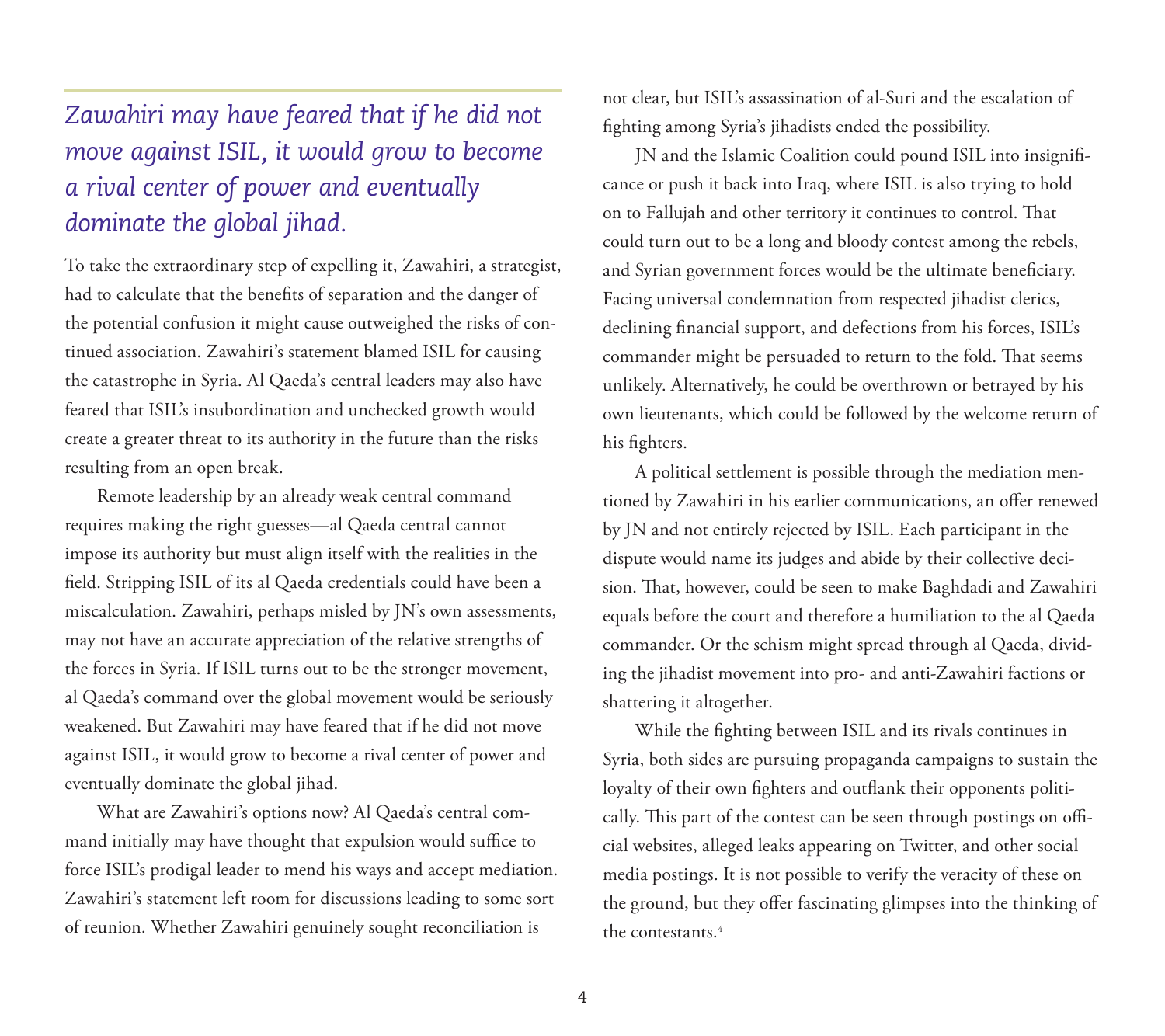Neither of the belligerents wants to appear unreasonable and reject mediation outright. Each pretends to be the aggrieved party while blaming the other for the impasse. Without naming ISIL but clearly referring to the group's actions as "sedition," Zawahiri, in a message issued on April 4, 2014, called on every Muslim to "disavow all those who refuse arbitration" by an independent Sharia court.5

Some of ISIL's foes have asserted that it is a creation of the Syrian government, designed to sow dissension among the rebels and destroy their reputation. ISIL's supporters have responded by comparing their Syrian opponents to the Iraqis in Anbar province who, during the war in Iraq, betrayed the resistance to cooperate with the American occupiers against al Qaeda.

Al Qaeda has sent respected and reliable veterans to Syria men who can match Baghdadi's jihadi street creds and lure his fighters away. Both sides are reaching out to the jihadist ulama, soliciting clerics to support their position with religiously sanctioned rulings and calling for members of the rival camp to defect.

The fluid loyalties of the rebel movement facilitate switching sides. It is not a matter of Syrian soldiers defecting to the rebels, which is now dangerous to do, or of rebels defecting to the government. Syria's rebels move from one rebel group to another, following their commanders, looking for better salaries, or seeking more action. The ability of fighters to make their own decisions about whom they will follow can work both for and against defections. One ISIL commander warned that if forced to publicly swear allegiance to ISIL's leader, he would lose half of his fighters. Another commander admitted to confidants that he wanted to leave ISIL, but his lieutenants opposed a switch. If he did not swear loyalty to ISIL, his life would be in danger from his own men.

Both sides are determined to portray their own ranks as solid. ISIL reportedly has demanded new oaths of loyalty to its leader. Loyal clerics intensified their sermons, warning that defection would result in execution and eternal damnation. Security detachments have been established to identify and eliminate any internal faction that poses a danger. Defectors were warned that they would be treated as heretics, for whom the sentence is death. A secret security apparatus assassinates dissenters and defectors. One senior ISIL commander reportedly argued for ISIL publishing the names of those who had been eliminated in order to discourage others from contemplating defection. Anyone publicizing a defection is subject to a death sentence. When defections did occur, they were covered up by pronouncements of new pledges of support.

In a move that would be familiar to many politicians, both sides are lining up endorsements from prominent figures in the jihadist universe outside of Syria. A pro-ISIL website regularly announces pledges of support from other al Qaeda fronts. These may, in fact, not reflect official endorsements by leaders of these fronts; they may be comments by individual commanders within the groups.

The Mujahideen Shura Council in the Environs of Jerusalem, an al Qaeda-linked group operating in the Sinai and Gaza, came out publicly in support of ISIL. This is not surprising, since earlier reports indicated that volunteers from Gaza had joined ISIL. Decisions by local al Qaeda affiliates to support ISIL appear to be influenced by the allegiances of the foreign fighters in Syria. Many volunteers from Gaza, Tunisia, and Libya joined ISIL, causing

*The fluid loyalties of the rebel movement facilitate switching sides.*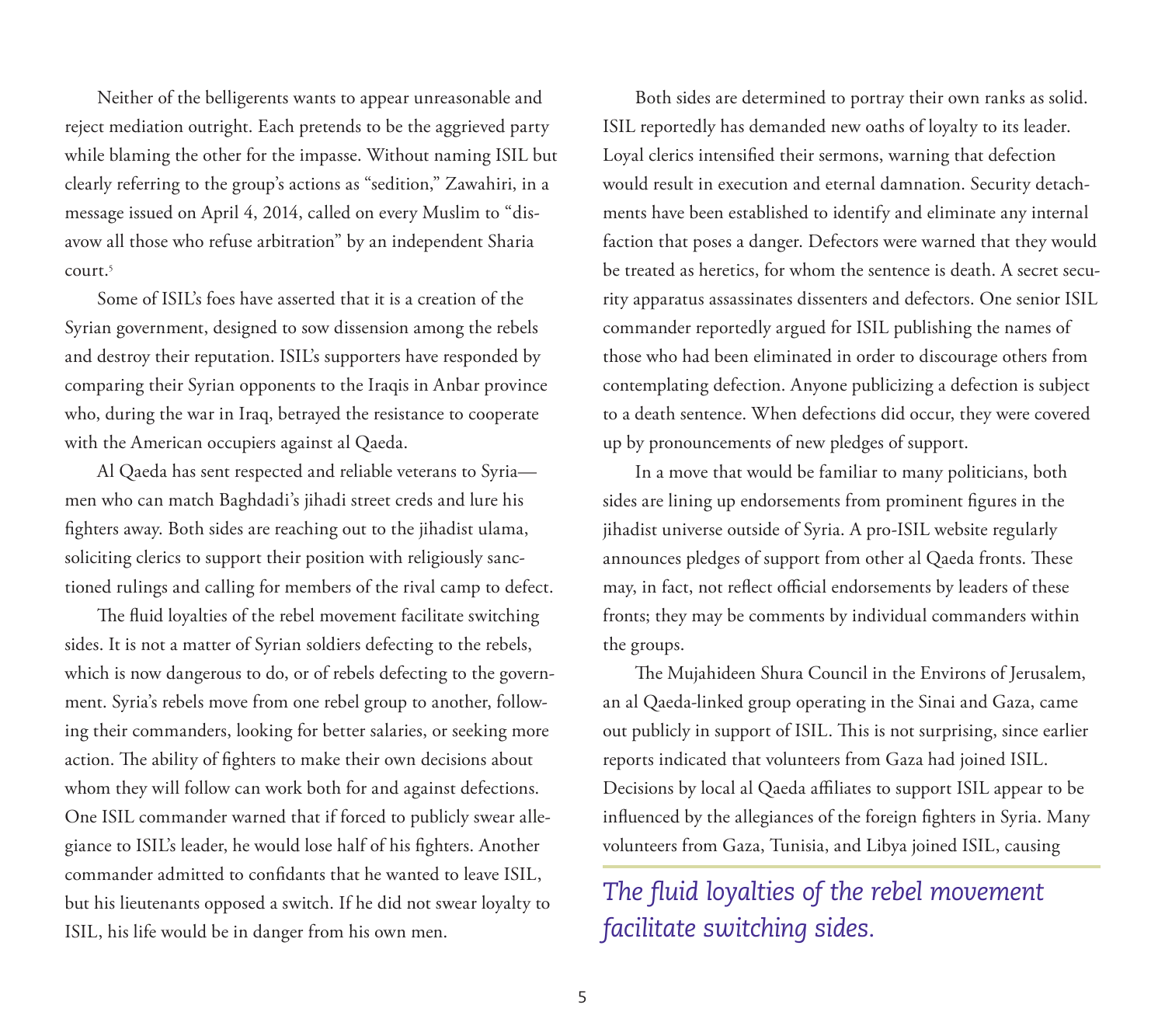affiliates in those countries to lean toward ISIL in the dispute. Somalia's al Shabaab appears to be on Zawahiri's side. Conflicting statements from some of al Qaeda's other affiliates suggest that the split between al Qaeda central and ISIL may exacerbate internal divisions within their own ranks. Underlying fault lines are hard to discern. And as any political campaigner would recognize, there are fence-sitters who will wait to see which way the wind blows.6

## **Al Qaeda's Rapid Expansion Has Unleashed Centrifugal Forces**

Could this have happened under Osama bin Laden? Bin Laden remained suspicious of anything outside his immediate control. After prolonged negotiations with groups aspiring to the al Qaeda franchise, some lasting years, mergers happened because he was unable to stop them. Other aspirants were successfully resisted.<sup>7</sup> Following bin Laden's death, Zawahiri, his longtime lieutenant, managed to stay in charge of the disparate al Qaeda enterprise, but he did not inherit bin Laden's moral authority and was viewed less as al Qaeda's commander than as its ideological commissar. Under Zawahiri's weakened command, the process of mergers and the creation of new affiliates accelerated.

In part, al Qaeda's rapid expansion reflected opportunities offered by the Arab uprisings. That does not apply to al Qaeda in the Islamic Maghreb (AQIM) or al Shabaab, both of which took the field long before the Arab Spring. Al Qaeda's geographic spread

# *Infighting weakens the organization, and a weakening organization encourages more infighting.*

over the past several years has been interpreted by some analysts as a sign of its growing strength—certainly it demonstrates that the al Qaeda banner still has appeal. But it might equally be seen as a sign of al Qaeda's weakness—a lowering of the bar to membership, evidence of its growing dependence on its affiliates and allies and its inability to impose its will on rebellious and recalcitrant field commanders. In the long run, al Qaeda might be able to reel in its more unreliable components, assert more control over them, demand their obedience, and call upon their resources to assist in global operations. But without a stronger center, perhaps operating from safer bases in Pakistan or a new base in Afghanistan after the Americans withdraw, the possibility of that achievement seems remote.

For now, it appears that future action by al Qaeda central will most likely take the form of propaganda—orchestrated denunciations of ISIL leader Baghdadi's betrayal of the global jihad and his behaving in a way that creates al Qaeda's dreaded disunity (fitna) and prolongs Assad's rule. Al Qaeda has already given advance approval to anyone inside ISIL who decides to remove Baghdadi and has endorsed the armed offensive against ISIL. Meanwhile, al Qaeda's leaders could wait for Iraqi government forces to bloody ISIL's fighters in Fallujah, then move in to create a new affiliate on the remains of the old.

Zawahiri and his colleagues holed up in Pakistan will make further pronouncements—they want to be seen as having influence, but the fact is that they are distant observers with only limited ability to affect the situation on the ground. Infighting weakens the organization, and a weakening organization encourages more infighting. Zawahiri will have great difficulty extricating al Qaeda from this vicious circle.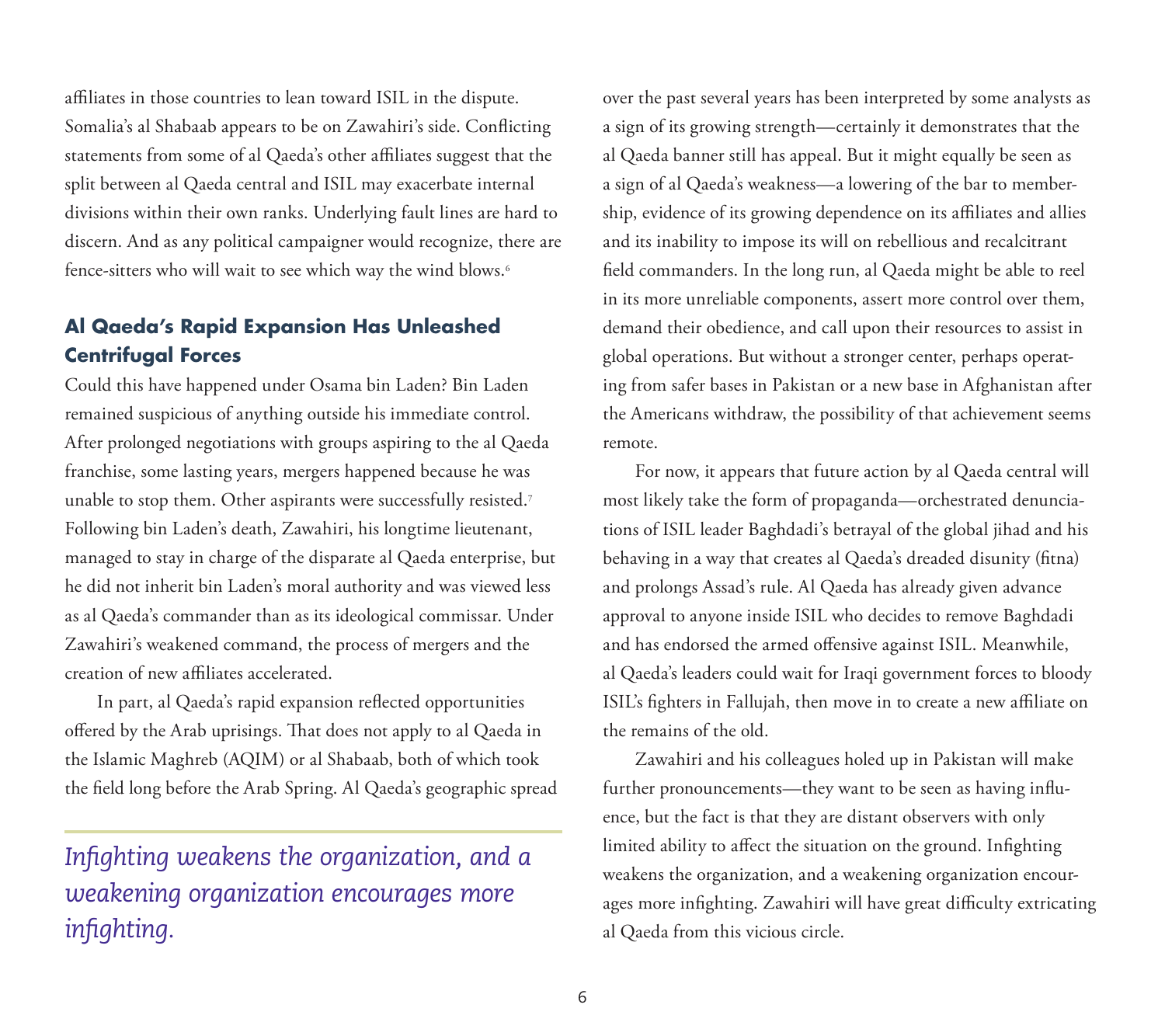## **Terrorist Infighting Has a Long History**

Battles between rival rebel groups and within terrorist organizations are not uncommon. Disputes derive from differences over ideology that are often incomprehensible to outsiders, strategy, tactics, rules of engagement, and negotiations to end a conflict. Terrorists may compete with each other, sometimes in deadly battles, for the control of sources of financing. Some of the internal struggles are about leadership.

A recurring issue of contention is whether to employ terrorist violence without limits or to operate within self-imposed constraints to avoid alienating local communities and distant supporters. The escalation of terrorism over the past several decades and the apparent determination of today's terrorists to kill in quantity without discrimination would seem to indicate that the self-imposed constraints that governed earlier terrorist behavior have eroded. But even al Qaeda's bloody-minded leaders worry that killing too many civilians, especially Muslims, alienates support in the Muslim community. However, others, like Baghdadi, see utility in unbridled violence. It gets attention, creates terror, and attracts recruits of a particular bloody-minded type.

This kind of tension seems built into terrorist groups. Ideologues resort to terrorist tactics to achieve their goals, but their campaigns attract hardline recruits for whom violence seems an end in itself. They reject any self-imposed constraints as faint-hearted. If things are not going well, it is because the violence is insufficient. If things are going well, more violence will accelerate progress.

Another especially divisive issue is any sort of dialogue that could end the fighting. Terrorists see this not merely as betrayal of the cause but, in the case of al Qaeda, as being against God's

# *A recurring issue of contention is whether to employ terrorist violence without limits or to operate within self-imposed constraints to avoid alienating local communities and distant supporters.*

will. To many, peace-seeking is a personal threat. Terrorist groups are composed not of conscripts yearning for the fighting to end so that they can go home, but of self-selecting volunteers who, often dissatisfied with their lives, seek the risks and opportunities that membership in a terrorist group offers—a new identity, a new life, assumed status as a self-proclaimed warrior, the excitement of courting death, a presumed license to kill, pleasure in pursuing baser instincts. It is a sad comment that terrorist groups do not recruit in the conventional sense. They exalt violence and invite participation.

The foreign fighters who have assembled under ISIL's banner exemplify this tendency. To begin with, many of ISIL's members are Iraqi, and they are a wild bunch even by terrorist standards. Attracted to ISIL by its reputation for unlimited violence, foreign fighters, including a number of Chechen commanders, have also become associated with its bloody campaign. They have no postwar futures and little interest in ending the conflict.

Devoted exclusively to their causes, terrorists should be immune to material gain. They are not. Financing terrorist groups often involves criminal activity—armed robberies, ransom kidnappings, extortion, smuggling—which can be lucrative. For some, maintaining cash flow becomes an end in itself that can be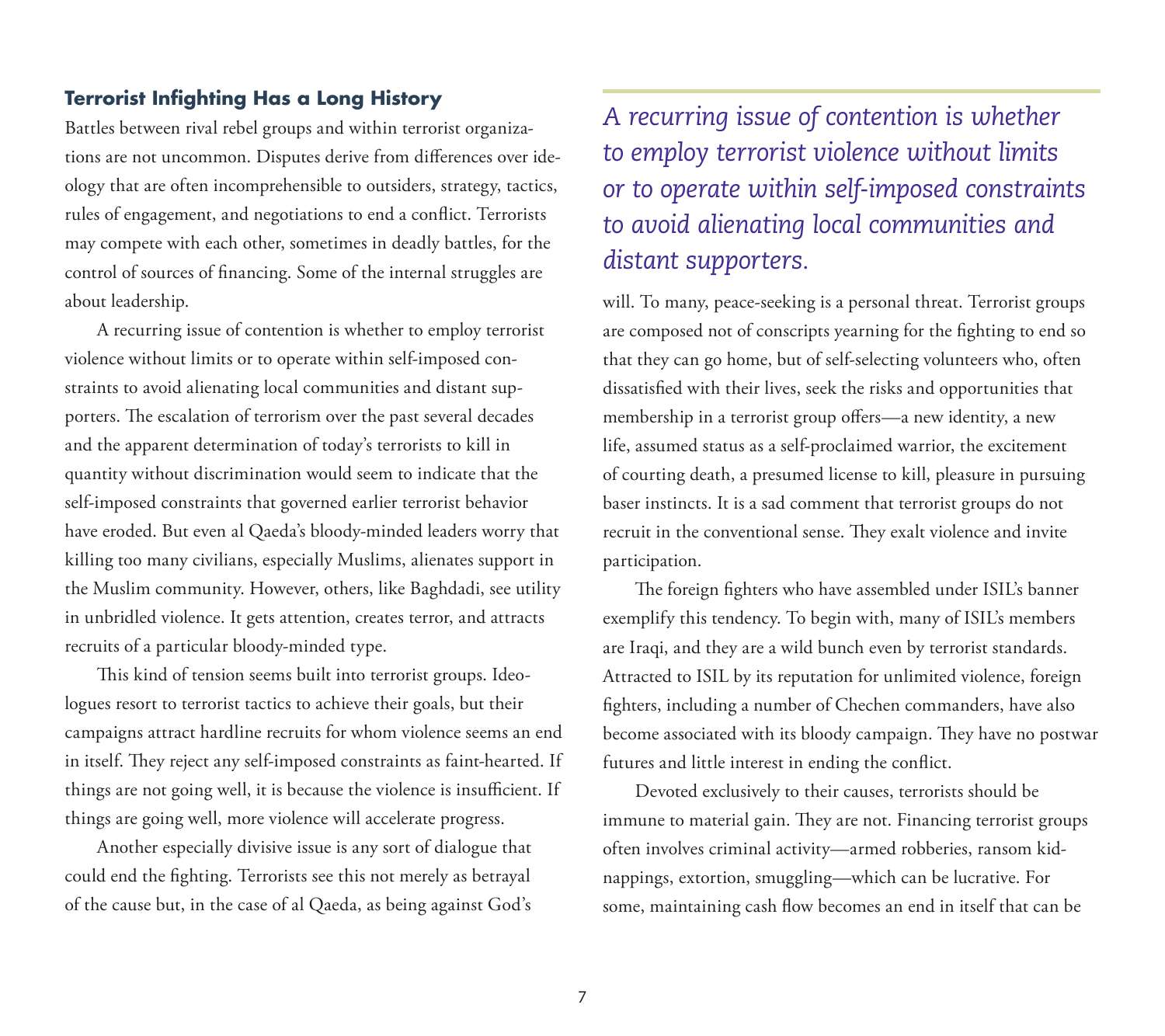threatened by ending the conflict. We have seen this in al Qaeda and in other terrorist groups. The Irish Republican Army (IRA) was deeply involved in extortion and insurance fraud, and the Revolutionary Armed Forces of Colombia (FARC) became deeply involved in ransom kidnapping and drug trafficking.

## **Internal Feuds, from the Russian Revolution to the Palestinian Civil War**

Quarrels between Russian socialists, Bolsheviks, and anarchists often turned deadly. In his book *Homage to Catalonia*, George Orwell described the demoralizing internal disputes and liquidations that consumed the Spanish Republic during Spain's civil war.

The IRA has a long history of schisms that turned lethal. Its agreement to end its campaign against the British in return for independence for the island's 26 southern counties in 1922 was repudiated by the group's hardliners and led to a bitter civil war between the holdouts and their former comrades who made up the Irish Republic's new army. Michael Collins, the IRA's own commander, who negotiated the agreement, was assassinated. Hundreds more died in the struggle, which was marked by summary executions and atrocities. The civil war ended in 1923, but the IRA did not renounce its campaign against the Republic until many years later.

*George Orwell described the demoralizing internal disputes and liquidations that consumed the Spanish Republic during Spain's civil war.* 

Dissatisfaction with the feeble official IRA response to the growing civil strife in Northern Ireland led to the formation of the Provisional Irish Republican Army in 1969. After decades of terrorism, it too agreed to a truce with the British in 1997, prompting the irreconcilables, calling themselves the "Real IRA," to initiate another murderous internal feud.

Two rival organizations—the National Liberation Front (FLN) and the Algerian National Movement (MNA)—claimed to represent Algeria's independence movement during the early years of the Algerian War. Efforts to unite the two failed, and the struggle turned violent. Both organizations were determined to drive the French out of Algeria and were willing to use terrorist tactics to do so, but both also aspired to control Algeria after independence. The immediate issue, however, was determining who would control the collection of funds willingly donated or extorted from the Algerian population, especially the better-off Algerian expatriates working in France. This led to the so-called "café wars," a bloody contest of assassinations and bomb attacks in the cafés of Algiers and Paris directed at each group's operatives and supporters. Between 4,000 and 5,000 were killed, and more than 10,000 were wounded in the infighting.

In the 1970s, Argentina's urban guerrillas included the Revolutionary Armed Forces (FAR), the Peronist Armed Forces (FAP), the People's Revolutionary Army (ERP), and the Montoneros, each of which represented a sliver of left-wing ideology. Overall, the guerrillas commanded significant numbers of combatants and resources, but they were plagued by internal divisions. The ERP split into the ERP-Red Faction and the August 22 Faction, while FAP split into FAP-17 (for October 17) and FAP-CN (for National Command). Dissident members of the FAR and FAP-17 then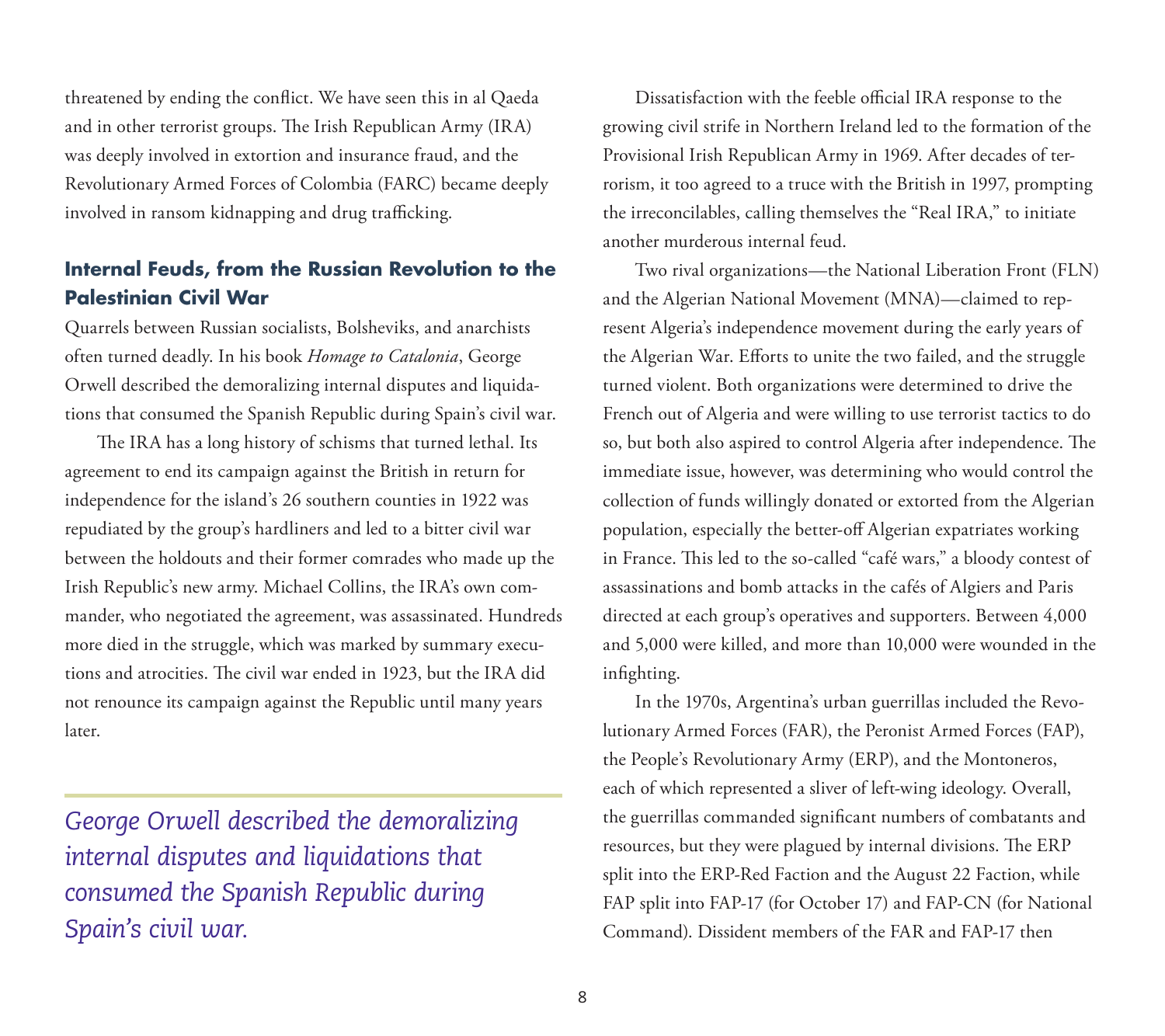joined the Montoneros, while FAP-CN went to the ERP. Some of these schisms reflected narrow ideological differences. Others reflected differences about tactics and targets—e.g., was it proper to assassinate corrupt union officials? The internal divisions, which encouraged defections and betrayals and facilitated infiltration by the authorities, may have been more costly to the guerrillas than the information extracted by torture.

Guerrillas opposing the Colombian government fielded the Popular Liberation Army (EPL), the National Liberation Army (ELN), FARC, and the 19th of April Movement (M-19), which often divided into further factions, leading to defections and assassinations. Guerrillas in Peru's Shining Path and Tupac Amaru Revolutionary Movement (MRTA) fought each other and killed dissidents in their own ranks.

As the bewildering array of group names and initials attest, the Palestinian movement from its beginning was riven with factions. Yasir Arafat, the leader of al Fatah and chairman of the Palestine Liberation Organization (PLO), an umbrella group of paramilitary groups and terrorist organizations, frequently faced internal opposition, principally from hardliners who opposed anything that hinted at ending the violent confrontation with Israel. For the most part, these disparate groups rarely attacked each other; they simply competed to carry out the most spectacular terrorist attacks, thereby attracting support and recruits and satisfying their various state sponsors.

Arafat managed to keep control of extremists in his own ranks by fielding new, more violent groups, using new names to avoid Fatah itself being designated as a terrorist organization but still under Fatah control. Black September and the al-Aqsa Brigades are examples. To maintain his leadership and the overall unity of the

Palestinian movement, Arafat was obliged to reject even advantageous offers to settle the conflict with Israel. The transition to political legitimacy was dangerous. Giving up the armed struggle risked infighting, as evidenced by the split between Hamas and Fatah, which led to a brief civil war in 2007 in which several hundred fighters and dozens of bystanders died. Hamas won, and the Palestinian Authority lost control of Gaza.

Few of the quarreling factions in these historical examples ever managed to reconcile their differences. Not surprisingly, men already dedicated to violence generally settle their differences violently or via betrayals to the authorities, even if at great cost to their stated cause.

Nevertheless, the internal divisions did not doom the movements. Some were weakened by infighting, but Algeria's FLN defeated its rival and went on to drive the French out of Algeria. Irish extremists and South American guerrillas fought on for decades. In some cases, divisions fostered competition that led to higher levels of violence, but this often provoked public outrage, enabling governments to pursue a harder line.

#### **Al Qaeda's Internal Quarrels**

Al Qaeda's leaders place great importance on maintaining unity. In their view, disunity—fitna—is the cause of Islam's weakness. Disunity prevented a unified response to the Crusades. Disunity allowed external foes to conquer and occupy Muslim territory piecemeal. Al Qaeda's recent expansion, combined with a diminishing central role and the ever-present danger of centrifugal forces,

*The internal divisions did not doom the movements.*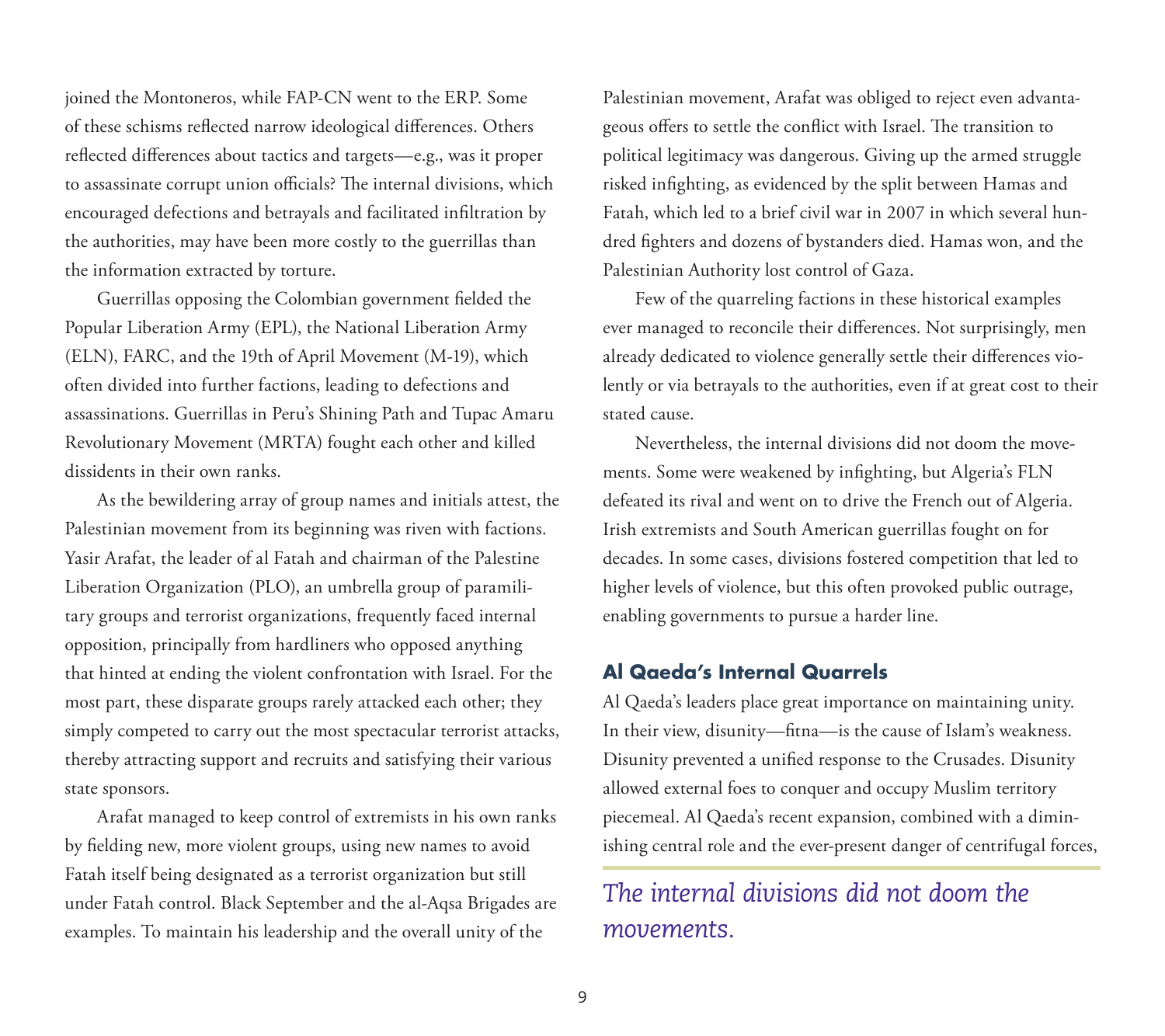*Zawahiri [said] that the current infighting in Syria reminds him of Algeria in the 1990s, when jihadists belonging to the Armed Islamic Group . . . descended into internecine warfare and the indiscriminate slaughter of Muslims.*

could dissipate the unity necessary to sustain its current global effort.

Al Qaeda, therefore, has tried hard to maintain unity, but there have been a number of serious internal differences. In the late 1980s, Abdullah Yusuf Azzam, a co-founder of al Qaeda, quarreled with bin Laden, then his deputy, about strategic priorities—Azzam wanted to focus on the Palestinian issue, while bin Laden was more determined to bring down secular Arab regimes. Azzam was killed by a roadside bomb shortly after the quarrel. Some suspected that Zawahiri, who disagreed with Azzam's strategy, may have been behind the assassination or that he was at the very least responsible for inciting Azzam's murder by spreading rumors that Azzam was an American spy. However, there is no concrete evidence, and there were other suspects as well. Azzam's death led to a period of chaos and strife among the jihadists in Afghanistan as others jockeyed to take control of the movement.

Zawahiri's April 4, 2014, message refers to past divisions in al Qaeda, including a warning from al-Suri that he saw in Syria "the seeds of sedition, which he experienced in Peshawar" in the early days of the Mujahideen struggle. Zawahiri went on to say that the current infighting in Syria reminds him of Algeria in the 1990s,

when jihadists belonging to the Armed Islamic Group (GIA) descended into internecine warfare and the indiscriminate slaughter of Muslims. This led to the "spiritual death of that group followed by [its] physical death."8

Problems with defiant al Qaeda commanders occurred before the present split. In 2005, Zawahiri counseled Musab al-Zarqawi, then leader of al Qaeda's newly created affiliate in Iraq, that his killing of fellow Muslims and all-out assault on Shias could cost al Qaeda support in the broader Muslim community. Zarqawi, who had never easily placed himself under bin Laden's command and who proudly called himself the "sheikh of slaughter," ignored Zawahiri's advice and escalated his attacks. The following year, Zarqawi was killed by a U.S. airstrike. Some suggested that al Qaeda itself had betrayed him to the Americans. This was not the case, but it underscores the paranoia that permeates the terrorist universe.

Al Qaeda also faced divisions in its North African affiliate, AQIM. The decision by Algerian fighters belonging to the Salafist Group for Preaching and Combat (GSPC) to put themselves under al Qaeda's banner appears to have been little more than a marriage of convenience—AQIM never entirely bought into al Qaeda's global jihad; its objectives remained primarily local. Troubles within AQIM derived from a personal rivalry between Abdelmalek Droukdal, AQIM's overall commander, and Mokhtar Belmokhtar, AQIM's commander in the south. Geographic distance and fundraising through criminal operations gave Belmokhtar increasing autonomy and independent power. The break came when Droukdal tried to restore his authority by making Belmokhtar subordinate to a new southern commander, then later expelling him from AQIM. Belmokhtar promptly formed his own group, while pledging his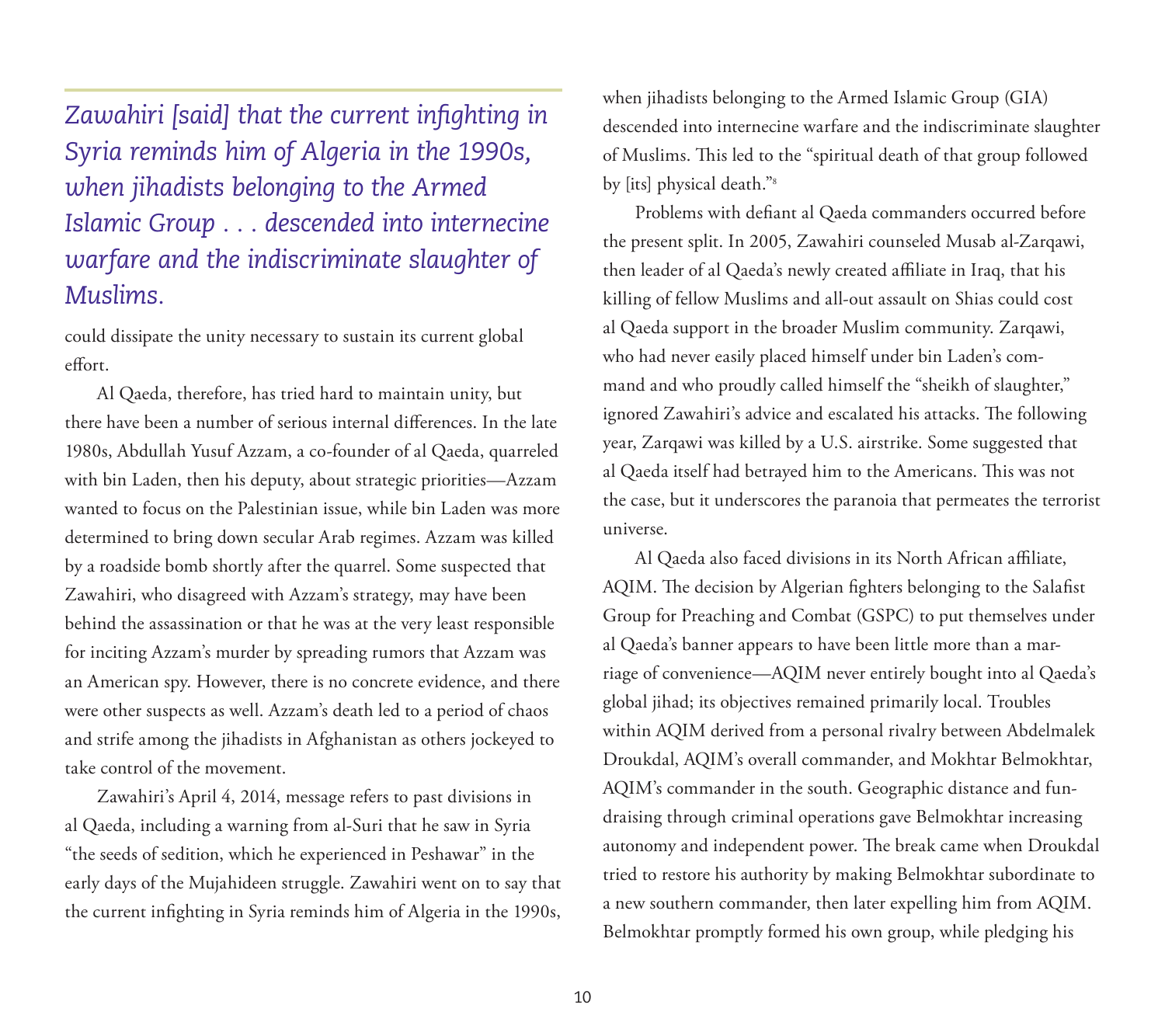continuing loyalty to al Qaeda. The two entities now operate independently. Distance probably has prevented an open clash.<sup>9</sup>

The 2012 decision by al Shabaab's leader, Moktar Abdirahman Godane, to become al Qaeda's affiliate in Somalia provoked internal resistance. By 2013, internal disputes, in particular Godane's dictatorial style of leadership, escalated into open warfare between the factions. Godane ordered the arrests and executions of a number of senior al Shabaab commanders. Others, including Omar Hammami, an American who became a popular spokesman for the group, left the group but were later killed by Godane's faction. Disillusioned and disgusted by the infighting, a number of al Shabaab fighters quit the movement and left Somalia. Some may even have defected to the government.

### **Can Al Qaeda's Internal Disputes Be Exploited?**

External actors have exploited the internal battles of terrorist groups for their own reasons. The British government had an interest in seeing the hardliners defeated in the IRA's civil war in the 1920s and provided arms and ammunition to the Irish Free Forces. British authorities similarly wanted to destroy the hardline groups that could disrupt the truce it negotiated with the IRA in 1997. Israeli authorities saw an interest in preventing Arafat from establishing leadership over a united Palestinian movement and actively encouraged Islamists in Gaza, hoping they would be an effective counterweight to Arafat's nationalist forces; but the Israelis also found it necessary to go after his hardline opponents, including Hamas. South American governments were able to exploit the divisions in the ranks of the left-wing guerrillas who opposed them. When Zawahiri's letter criticizing Zarqawi's brutal tactics in Iraq

was intercepted, U.S. authorities decided to discredit Zarqawi by making it public.

As the al Qaeda enterprise adds new affiliates and its central command continues to be weakened by constant pressure from U.S. and allied counterterrorism operations, it will face increasing centrifugal forces. While these divisions may weaken the overall jihadist movement, they do not necessarily lessen the immediate terrorist threat.

The split in Syria confirms the reality of a divided al Qaeda with a weakened center, but divisions in al Qaeda's ranks will not end the worldwide jihadist terrorist campaign. Palestinian groups, fragmented by ideology and personalities, competed with one another in spectacular violence. Rivalry between groups in Argentina, Colombia, and Peru did not slow their terrorist campaigns.

Zarqawi answered Zawahiri's complaints about killing Muslims by carrying out a massive terrorist attack in Jordan in which 60 people, mostly Muslims, died. (The attack, however, brought tens of thousands of Jordanians into the streets to denounce al Qaeda's terrorism.) In part to demonstrate his independent power, AQIM's Belmokhtar launched a major attack on the Amenas gas facility in Algeria, killing 68 people, more than half of them Muslims. And to underscore the power of its hardline global jihad faction, al Shabaab carried out an attack on a shopping mall in Nairobi, killing 67.

*Replacing one big al Qaeda with many smaller al Qaedas does not reduce the total number of terrorists, but it may reduce their overall strategic capability.*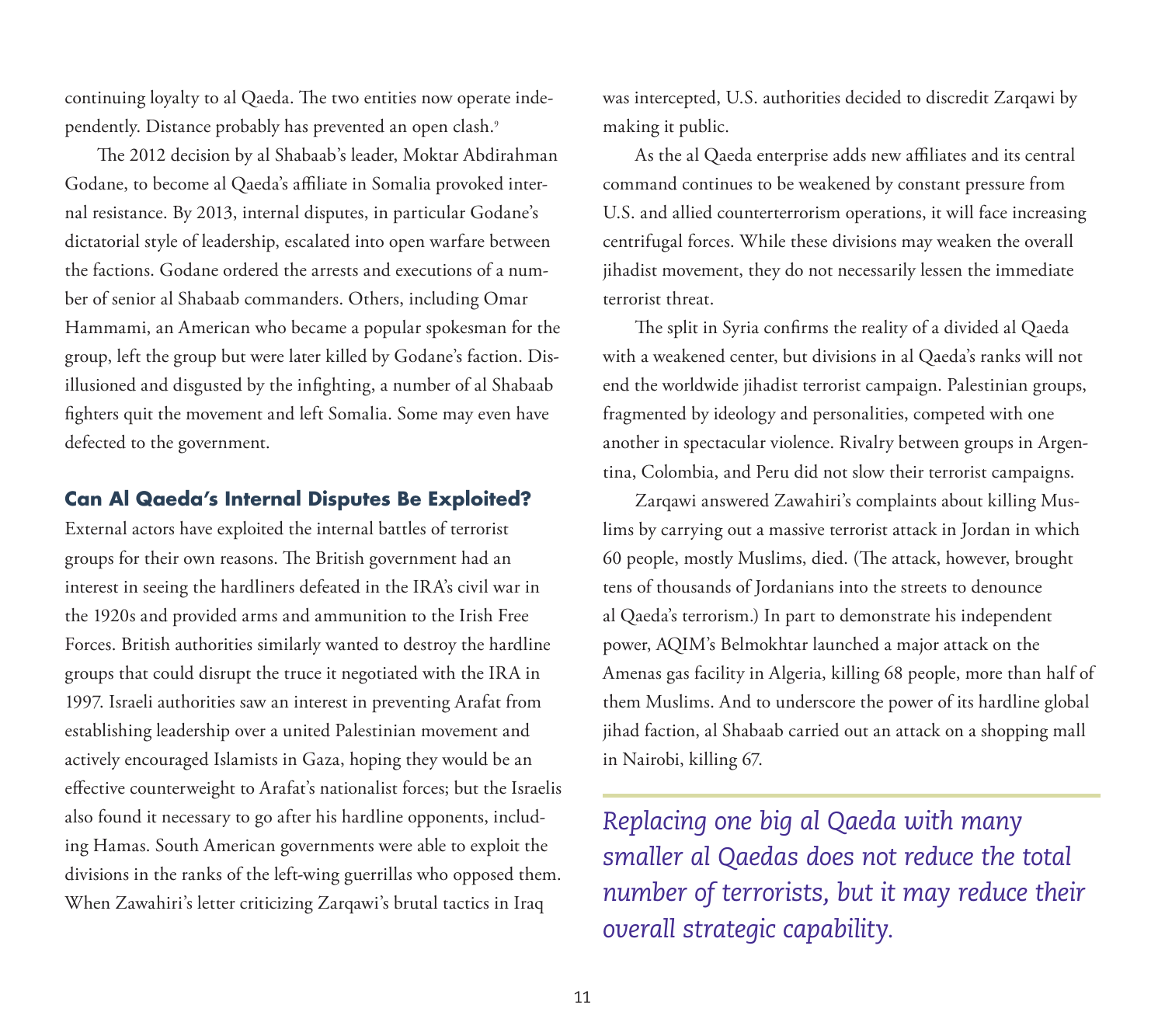Replacing one big al Qaeda with many smaller al Qaedas does not reduce the total number of terrorists, but it may reduce their overall strategic capability. And while internal divisions do not get the United States out of the terrorists' line of fire, they will preoccupy al Qaeda's leaders, while quarreling jihadists may spend more of their time and resources killing each other.

When adversaries are bent upon self-destruction, the best course is to let them get on with it, but there will be developments that call for action; doing nothing becomes a decision. A fragmented al Qaeda poses greater intelligence challenges, but it also potentially opens up new sources of intelligence. Shifting loyalties may increase opportunities for infiltration, and there may be some "walk-ins"—terrorists who are disillusioned, on the run from their own side, seeking revenge, or simply eager to betray their opponents.

The biggest opportunities may lie in countering al Qaeda's future recruitment. What al Qaeda now offers the young and restless is opportunities for violence under the cover of moral certainty. Infighting creates uncertainty. Denunciations, emirs threatening to crush one another, the murder of respected jihadist leaders, the prospect of killing or being killed by fellow jihadists ought to be less attractive propositions. Assuring the widespread exposure of this ugly reality could be useful, and it has the additional benefit of being true.

*When adversaries are bent upon selfdestruction, the best course is to let them get on with it*

Exploiting the favorable circumstances created by the current divisions in al Qaeda requires detailed local knowledge and political-warfare know-how—generally not America's strong suit. In Iraq, the United States benefited from having American troops on the ground, enabling it to recruit a network of local informants. A dedicated effort enabled the American command to recognize and exploit growing local hostility to al Qaeda's ruthless extremism and turn Sunni tribes against the jihadists. These capabilities are more difficult to develop remotely. There is no large American presence in Syria, and the Syrian situation is more complex than the Iraq situation was. Moreover, U.S. goals transcend Syria and should be aimed at al Qaeda's global enterprise. Pursuing this unprecedented opportunity will require the creation of a dedicated task force to act as a focal point for analysis and action.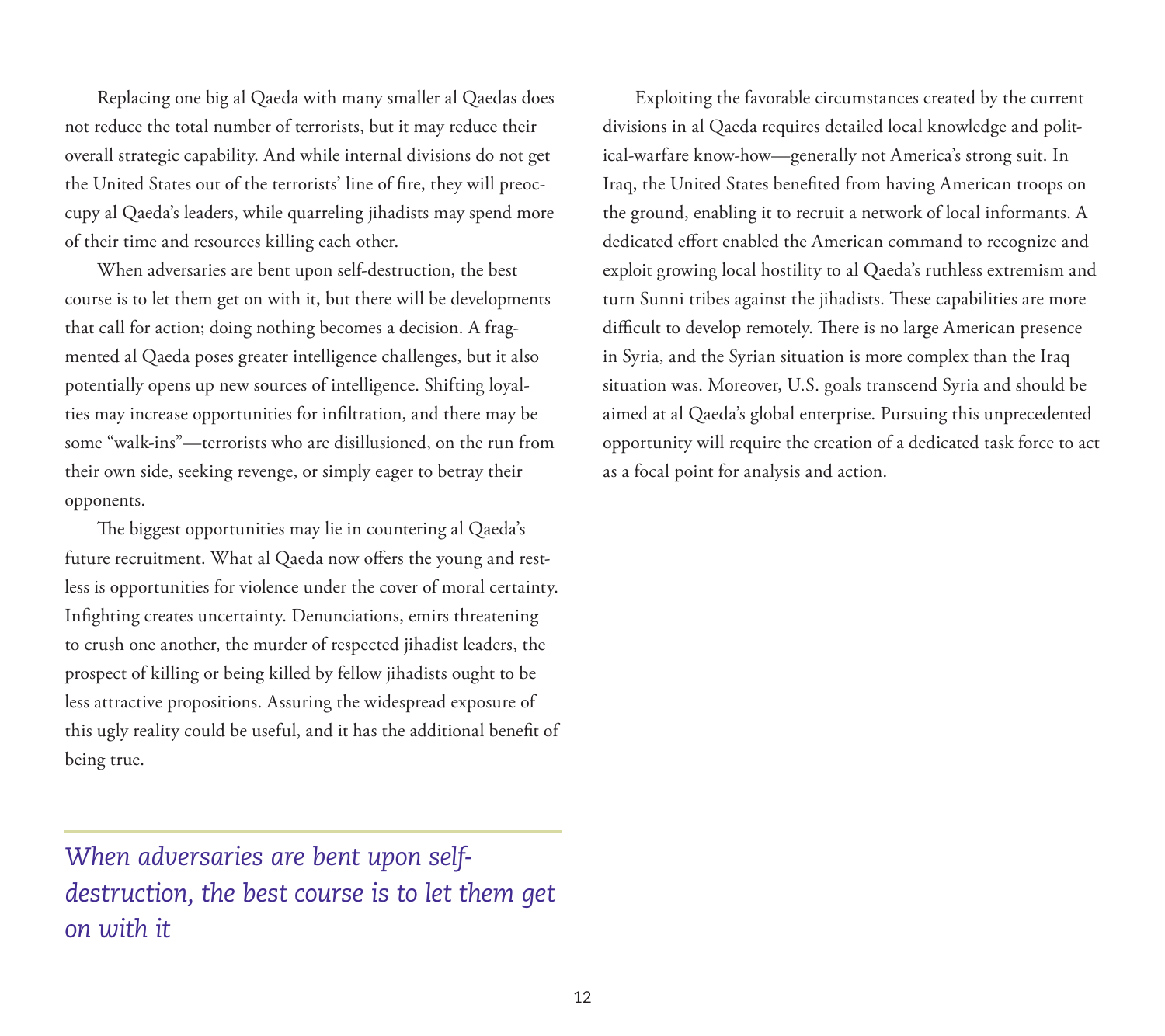#### **Notes**

1 For a description of the dynamics driving Syria's civil war, see Jenkins, 2014; see also Jenkins, 2012.

2 "ISIL Says It Faces War with Nusra in Syria," 2014.

3 ICT Jihadi Monitoring Group, 2014.

4 One of the most interesting sources is a series of tweets from a Twitter user calling himself @wikibaghdady. These appeared in Mortada, 2014a, b.

5 Joscelyn, 2014.

6 For additional discussions of the al Qaeda split, see Gartenstein-Ross, 2014; Lahoud and al-Ubaydi, 2014; al Tamimi, 2014; Watts, 2014a, b; "Jihadi Competition After al Qaeda Hegemony—Part 3 of Smarter Counterterrorism," 2014.

7 I am grateful to Andrew Liepman for this point.

8 Joscelyn, 2014.

9 Liepman, 2013.

#### **Bibliography**

al Tamimi, Aymenn Jaweed, "The Dawn of the Islamic State of Iraq and ash-Sham," Middle East Forum, January 27, 2014. As of April 7, 2014: <http://www.meforum.org/3732/islamic-state-iraq-ash-sham>

Gartenstein-Ross, Daveed, "Understanding Al-Qaeda's ISIS Expulsion," Washington, D.C.: Foundation for Defense of Democracies, FDD Policy Brief, February 5, 2014.

ICT Jihadi Monitoring Group, Summary of Information on Jihadist Websites: The First Half of January 2014, Herzliya, Israel: Institute for Counter-Terrorism, 2014. As of April 7, 2014: <http://www.ict.org.il/LinkClick.aspx?fileticket=2TigDwoxS2I%3d&tabid=344>

"In Syria: Focus on Jabhat al-Nusra First, ISIS Second," Selected Wisdom, January 31, 2014. As of April 7, 2014: <http://selectedwisdom.com/?p=1207>

"ISIL Says It Faces War with Nusra in Syria," Al Jazeera, March 8, 2014. As of April 7, 2014:

[http://www.aljazeera.com/news/middleeast/2014/03/isil-says-it-faces-war-with](http://www.aljazeera.com/news/middleeast/2014/03/isil-says-it-faces-war-with-nusra-syria-20143719484991740.html)nusra-syria-20143719484991740.html

Jenkins, Brian Michael, Al Qaeda in Its Third Decade: Irreversible Decline or Imminent Victory? Santa Monica, Calif.: RAND Corporation, OP-362-RC, 2012. As of April 7, 2014: [http://www.rand.org/pubs/occasional\\_papers/OP362.html](http://www.rand.org/pubs/occasional_papers/OP362.html)

———, The Dynamics of Syria's Civil War, Santa Monica, Calif.: RAND Corporation, PE-115, 2014. As of April 7, 2014: <http://www.rand.org/pubs/perspectives/PE115.html>

"Jihadi Competition After al Qaeda Hegemony–Part 3 of Smarter Counterterrorism," Selected Wisdom, February 21, 2014. As of April 7, 2014: <http://selectedwisdom.com/?p=1224>

Joscelyn, Thomas, "Zawahiri Eulogizes al Qaeda's Slain Syrian Representative," The Long War Journal, April 4, 2014. As of April 7, 2014: [http://www.longwarjournal.org/archives/2014/04/zawahiri\\_eulogizes\\_a.php](http://www.longwarjournal.org/archives/2014/04/zawahiri_eulogizes_a.php)

Lahoud, Nelly, and Muhammad al-Ubaydi, "The War of Jihadists Against Jihadists in Syria," CTC Sentinel, Combating Terrorism Center at West Point, March 26, 2014. As of April 7, 2014: <http://www.ctc.usma.edu/posts/the-war-of-jihadists-against-jihadists-in-syria>

Liepman, Andrew, North Africa's Menace: AQIM's Evolution and the U.S. Policy Response, Santa Monica, Calif.: RAND Corporation, RR-415-OSD, 2013. As of April 7, 2014: [http://www.rand.org/pubs/research\\_reports/RR415.html](http://www.rand.org/pubs/research_reports/RR415.html)

Mortada, Radwan, "Al-Qaeda Leaks: Baghdadi and Golani Fight Over the Levant Emirate," Al Akhbar English, January 10, 2014a. As of April 7, 2014: <http://english.al-akhbar.com/node/18186>

———, "Al-Qaeda Leaks II: Baghdadi Loses His Shadow," Al Akhbar English, January 14, 2014b. As of April 7, 2014: <http://english.al-akhbar.com/node/18219>

Watts, Clint, "FPRI Post on ISIS in Syria Being Attacked by Islamists & Jihadists," Geopoliticus: The FPRI Blog, January 6, 2014. As of April 7, 2014: <http://selectedwisdom.com/?p=1198>

———, "ISIS's Rise After al Qaeda's House of Cards–Part 4 of 'Smarter Counterterrorism,'" Geopoliticus: The FPRI Blog, March 23, 2014. As of April 7, 2014:

http://www.fpri.org/geopoliticus/2014/03/ [isis-rise-after-al-qaedas-house-cards-part-4-smarter-counterterrorism](http://www.fpri.org/geopoliticus/2014/03/)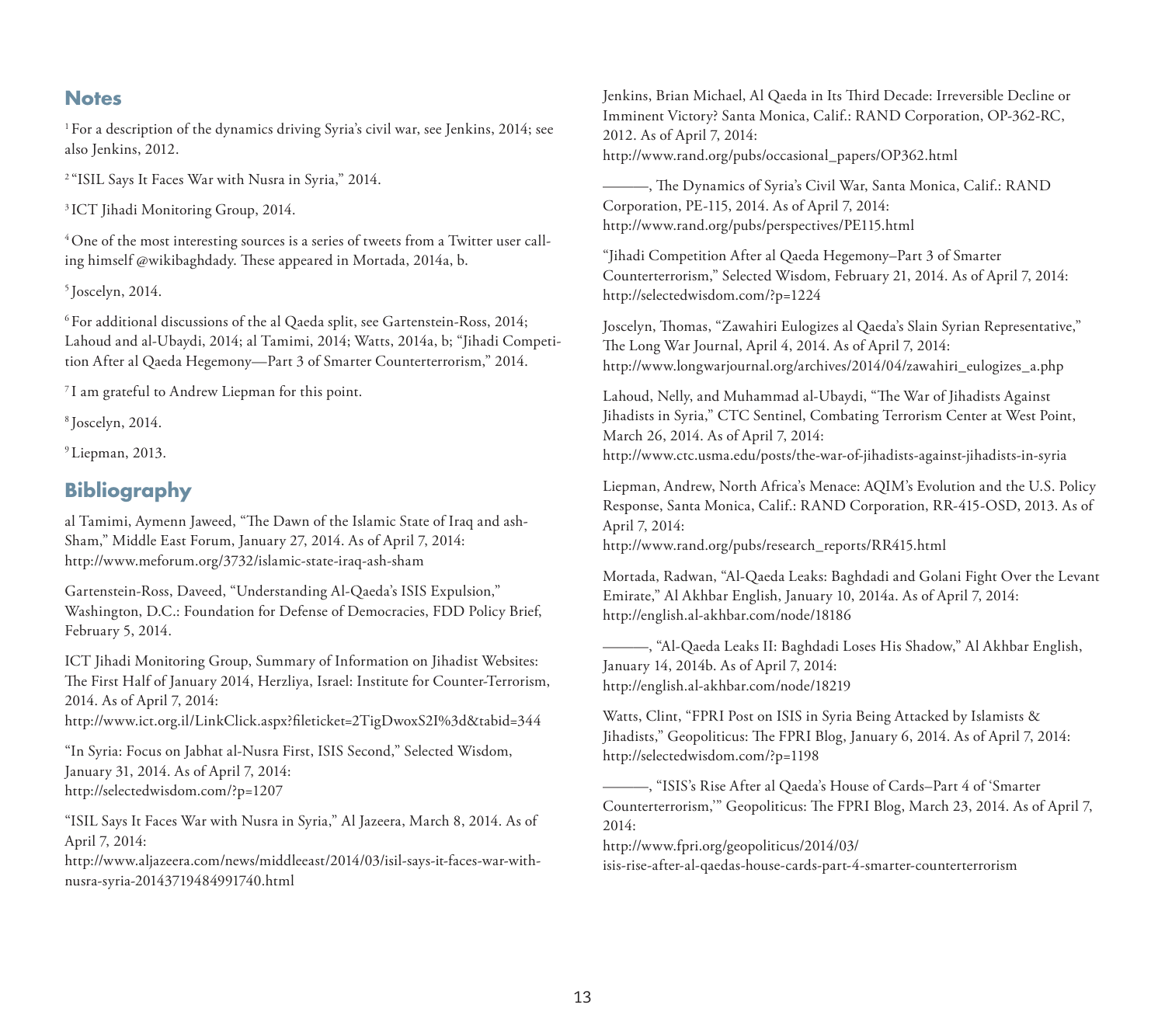## **About the Author**

**Brian Michael Jenkins** is a senior adviser to the president of the RAND Corporation and author of numerous books, reports, and articles on terrorism-related topics, including *Will Terrorists Go Nuclear?* (2008, Prometheus Books). He formerly served as chair of the Political Science Department at RAND. On the occasion of the ten-year anniversary of 9/11, Jenkins initiated a RAND effort to take stock of America's policy reactions and give thoughtful consideration to future strategy. That effort is presented in *The Long Shadow of 9/11: America's Response to Terrorism* (Brian Michael Jenkins and John Paul Godges, eds., 2011).